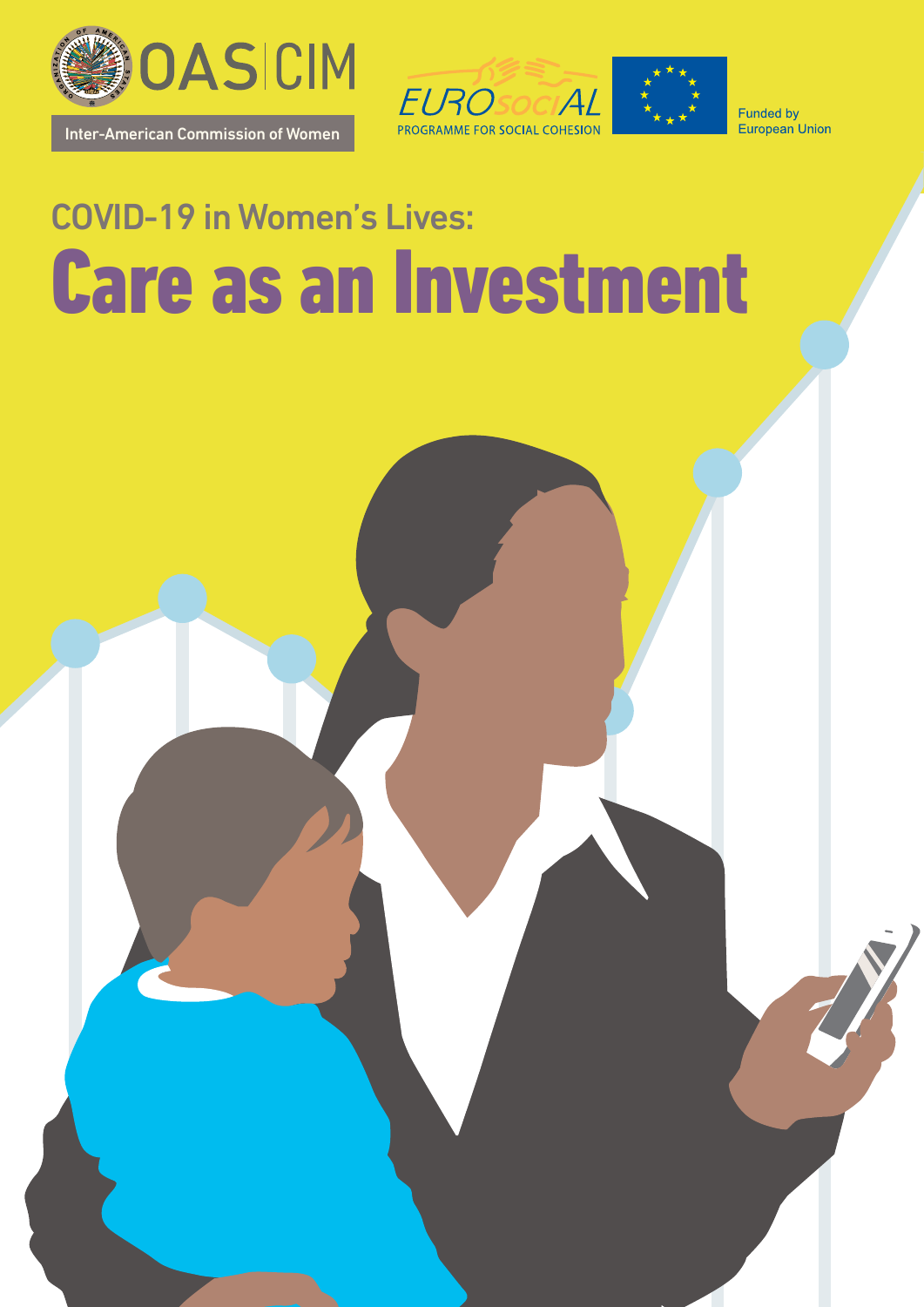The Organization of American States (OAS) brings together the nations of the Western hemisphere to promote democracy, strengthen human rights, foster peace, security and cooperation and advance common interests. The origins of the Organization date back to 1890 when nations of the region formed the Pan American Union to forge closer hemispheric relations. This union later evolved into the OAS and in 1948, 21 nations signed its governing charter. Since then, the OAS has expanded to include the nations of the English-speaking Caribbean and Canada, and today all of the independent nations of North, Central and South America and the Caribbean make up its 35 member states.

The Inter-American Commission of Women (CIM) s the main hemispheric policy forum for the promotion of women's rights and gender equality. Created in 1928 - in recognition of the importance of women's social inclusion to democratic strengthening and human development in the Americas – CIM was the first inter-governmental organization established to promote women's human rights and gender equality.

#### **COVID-19 in the Lives of Women: Care as an Investment.**

The Inter-American Commission of Women (CIM) appreciates the European Union's cooperation, through its EUROsociAL+ programme, in the preparation of this document. This publication is an initiative of the CIM, coordinated by Alejandra Mora Mora, the Executive Secretary of CIM, with contributions from Beatriz Piñeres, Hilary Anderson and Javiera Sandoval. The CIM acknowledges the research carried out by the consulting firm Juliana Martinez Franzoni, as well as the contributions from Maud Ritz identifying the measures implemented in Europe.

Copyright © 2021 All rights reserved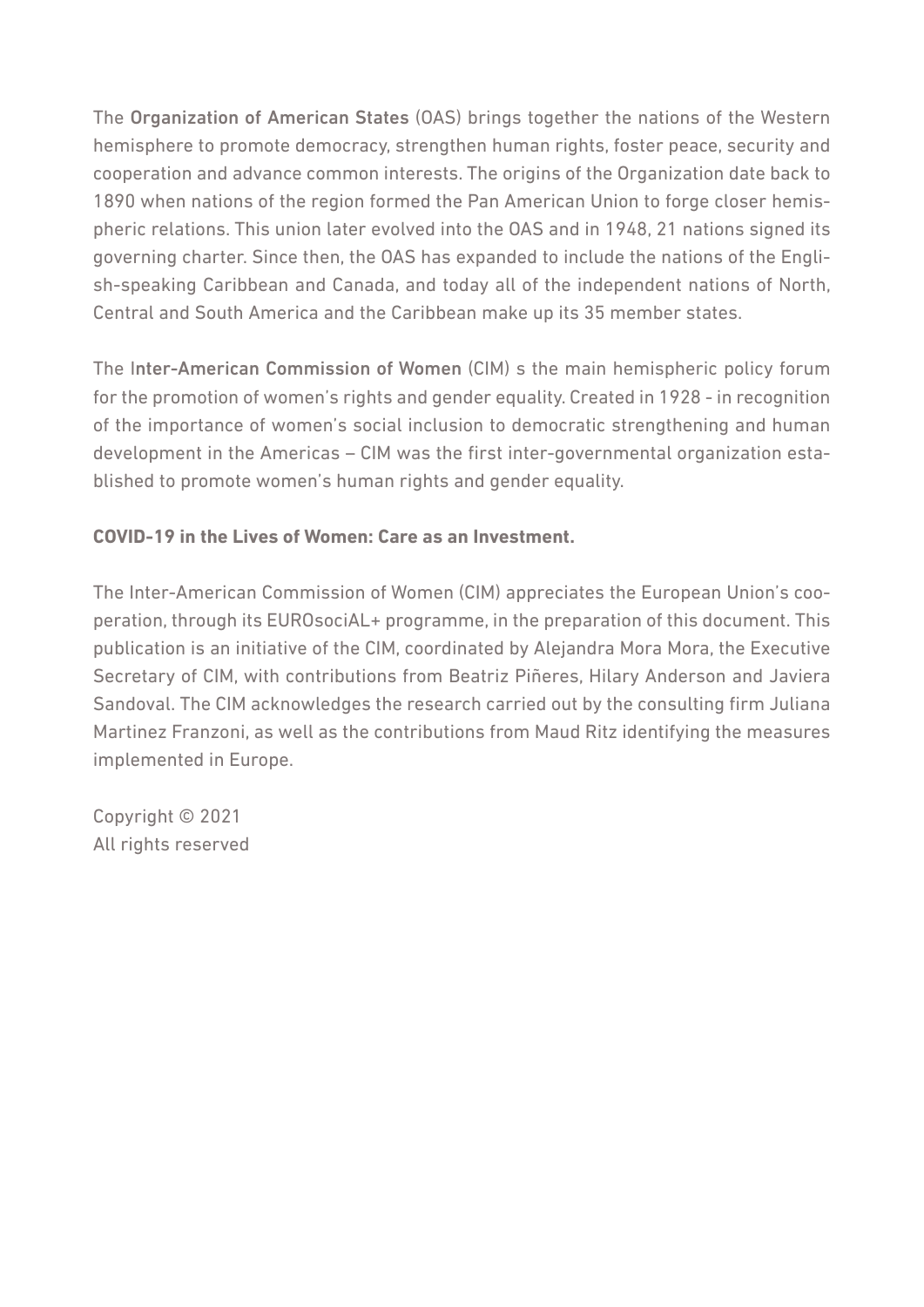#### COVID-19 in Women's Lives:

## Care as Investment

From day one, the CIM has highlighted that the emergency brought on by COVID-19 has specific impacts on the lives of women, not only by deepening existing gender inequalities, but also because it may entail unacceptable setbacks in terms of the rights already won. In the publication, The Global Care Emergency,<sup>1</sup> we exposed the reality of women's lives following the collapse of different caregiving services, in particular in terms of their participation in the labour market and their economic empowerment.

The pandemic has highlighted the caregiving crisis and broadened public debate on this issue beyond the women's movement. There was, however, already a crisis in caregiving before COVID-19 and it was one of the main obstacles to women's equal participation in the economy, and to the achievement of gender equality within families and in society. Without specific and dedicated actions to position care as a collective, public issue, and one of prime importance for economic and social development, the pandemic will end up aggravating inequality between men and women within households and in the economy without resolving the historical question of the distribution of productive and reproductive work. There is already a broad base of evidence on how to promote social co-responsibility for caregiving and its derived benefits, and now is the time to expand the debate on this issue to a political level, among strategic actors, to encourage timely decision-making.

The specific benefits of these decisions undoubtedly translate into an investment, which, in addition to representing a substantial advance in gender equality, enhances the human capital of 50% of the population, and contributes to economies that are stronger and more resilient. Likewise, in a direct way, investment in caregiving and the promotion of co-responsibility generates economic activity, provides quality professional jobs and puts them on a formal footing, increases the participation of men in families beyond their traditional role as breadwinners and strengthens families by distributing caregiving in a more equitable way. It also enables the formulation and application of standards and regulations in caregiving to provide security, and promotes a collective vision and responsibility for economic development and social cohesion.

The figures show that one in four women in high-level positions, more than two million of them, is now thinking about reducing their job responsibilities, taking leave or leaving the

1 <http://www.oas.org/en/cim/docs/CareCOVID19-EN.pdf>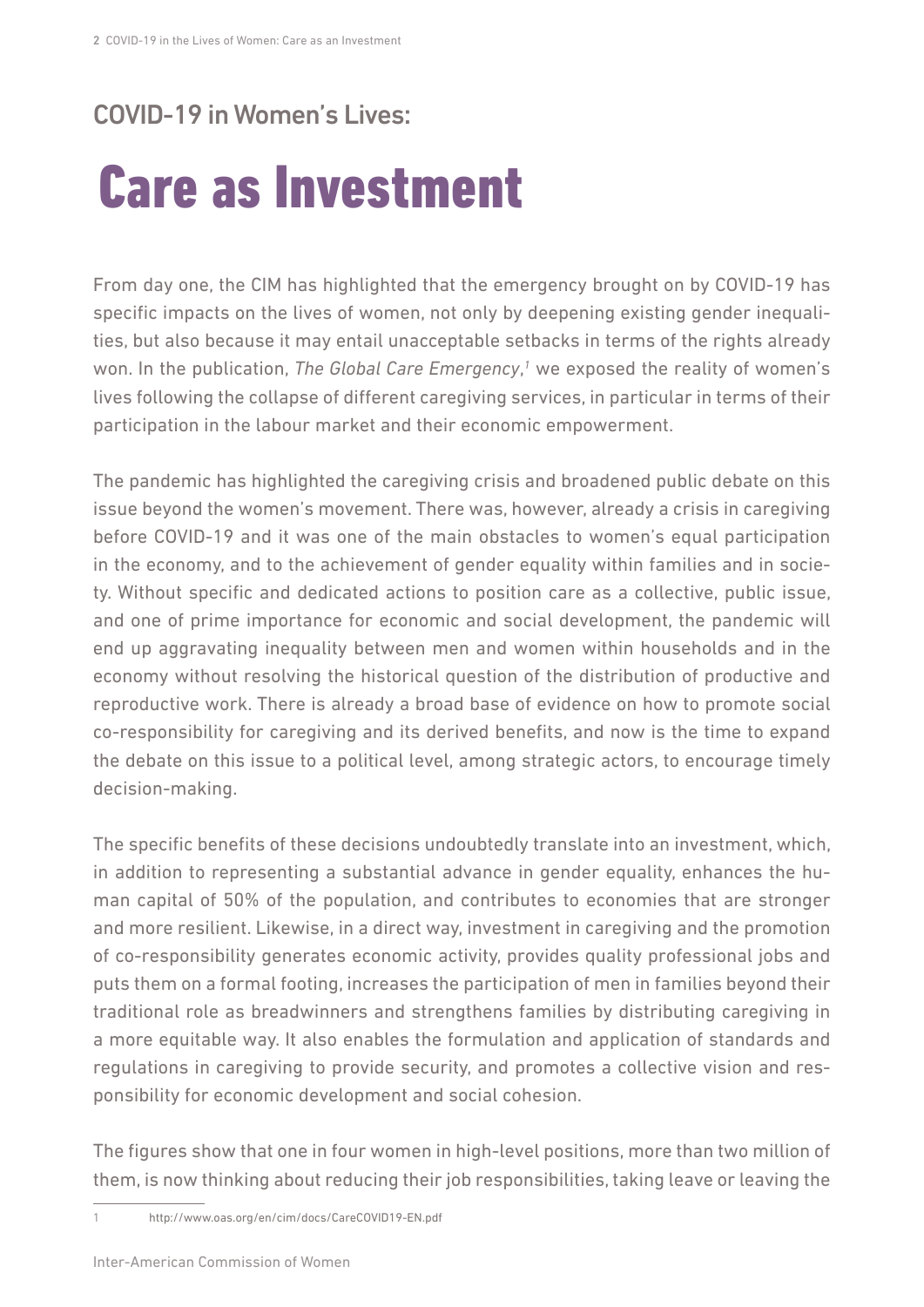workforce altogether.<sup>2</sup> The main reason for this is their caregiving responsibilities, including the overload of unpaid housework. However, these "decisions," which seem to be family-based, have an impact that goes beyond women's empowerment and autonomy. They also have implications for the economic growth of countries and their recovery after the pandemic.

At a global level, the cost and benefits of women's early return to the labour market have been estimated in contrast to their departure from the labour force. If **immediate measures are taken to promote gender equality in employment and the labour market, US\$13 trillion would be added to global GDP by 2030.**<sup>3</sup> In an intermediate scenario, taking measures only after the crisis is over, that potential would be reduced by US\$5 trillion.<sup>4</sup> If measures are not taken to counteract the negative effects of the pandemic on women's participation in the economy, and specific actions are not taken to promote gender equality in the world of work and employment, it is estimated that global GDP growth could be US\$1 trillion lower in 2030.

IDB Invest also states that "gender equality in the workplace has the potential to generate sustainable and inclusive growth, and the region also has great potential to benefit from that growth".5

**The figures show us that, with the active and equal participation of women in economic life and in formal jobs, the economic growth of countries is greater. With the implementation of equality measures in the productive world, the region wins out with the generation of greater wealth.** 

*"What is good for gender equality is good for the economy and society as well. The COVID-19 pandemic puts that truth into stark relief and raises critically important choices." - McKinsey*

**One of these critically important choices facing governments in the region is: whether to conceive of care as a secondary and lateral issue in the context of economic reactivation, to be resolved privately, by the family; or to consider it part of recovery policy and place it in the mainstream of short, medium and long-term solutions as an investment in the development of countries, thus obtaining the economic returns associated with these policy interventions.** 

<sup>2</sup> McKinsey. COVID-19 and gender equality: Countering the regressive effects.

<https://www.mckinsey.com/featured-insights/future-of-work/covid-19-and-gender-equality-countering-the-regressive-effects>

<sup>3</sup> McKinsey. COVID-19 and gender equality: Countering the regressive effects.

<sup>4</sup> McKinsey. COVID-19 and gender equality: Countering the regressive effects.

<sup>5</sup> <https://www.idbinvest.org/en/download/publication/532/attachment/10719>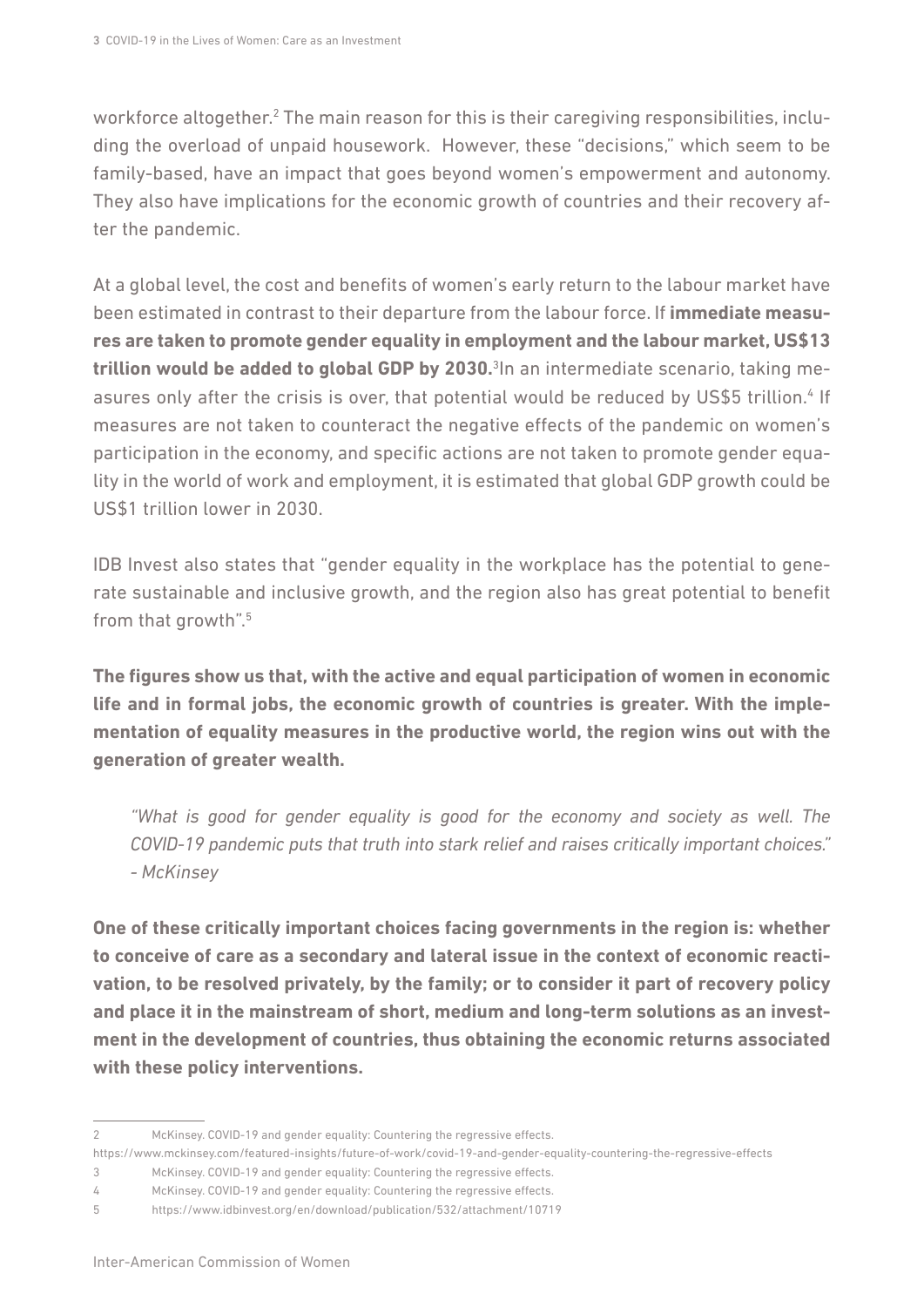In the document *The Global Care Emergency*, we located care along the value chain, and showed that the links that make up this value chain are only possible due to the crosscutting presence, along the entire chain, of caregiving, whether paid or unpaid. This is why paid or unpaid caregiving work is an essential part of the value chain and a precondition for carrying out productive activities and economic reactivation.

Approached from this perspective, **it is clear that all public or private social investment in caregiving is an investment in fiscal health, economic growth and the productivity of economies and companies, through the retention of human capital that includes the presence of women in the labour market.**

In this sense, it is important to point out that caregiving is also an investment in early childhood, for the next generation, since it is related to recognizing the right of access to care and quality education. PAHO/WHO, UNICEF and the OECD raise the importance of early childhood development efforts, indicating that for every dollar spent on improving child development, the average return can be 4 to 5 times greater than the investment.<sup>6</sup> Likewise, investment in early childhood leads to better performance in school, and thus to helping the next generation of adults into more skilled jobs, with higher incomes, and with a lower degree of dependence on social security and welfare systems.<sup>7</sup>

The OECD is also promoting the idea of child care and well-being as an investment, and details how one of the challenges for OECD countries is to ensure sufficient public funds for early childhood, with a substantial investment by governments. The OECD highlights the issue of offering services for children under three years of age as part of the challenges to be addressed, including policies for paid and protected parental leave as measures that can help promote gender equality and reconcile family responsibilities with work. 8

**Positioning care as a social investment and as part of the crosscutting and structural response to the crisis is a commitment to present and future economic growth, as well as to a more egalitarian, more inclusive, and more prosperous society.** 

<sup>6</sup> <https://www.unicef.org/lac/media/8501/file/Preface.pdf>

<sup>7</sup> <https://www.unicef.org/lac/media/8501/file/Preface.pdf>

<sup>8</sup> <http://www.oecd.org/education/school/1944197.pdf>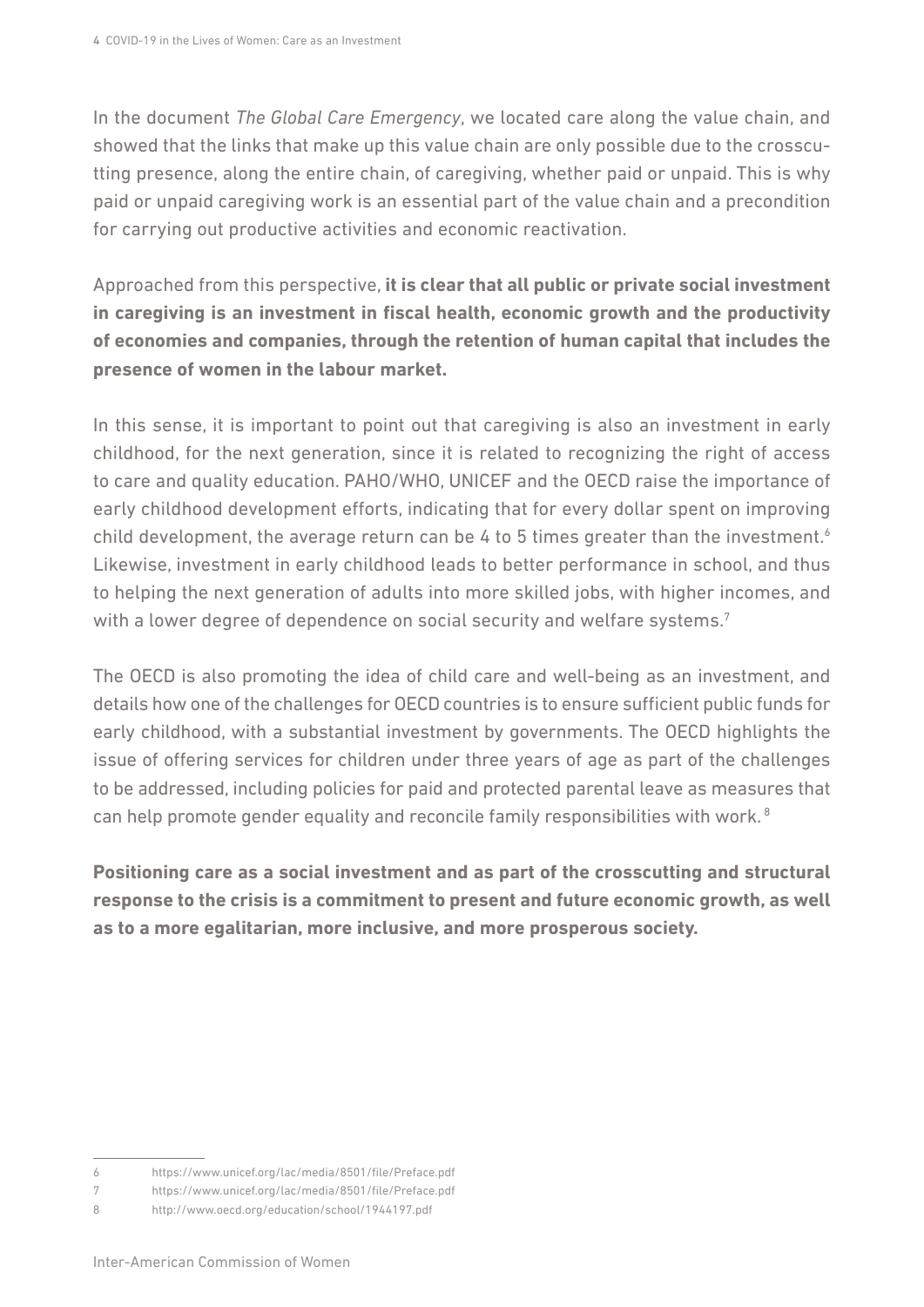#### **Practices and Recommendations to Address the Global Caregiving Emergency as an Investment**

In recognizing the global caregiving emergency, we propose a series of non-exhaustive recommendations that promote comprehensive solutions, with social co-responsibility, and as a social and economic investment.

In this scenario:

• We recognize caregiving as a social and economic investment (and not as an expense), and for every euro/dollar dedicated to addressing the caregiving emergency, we count the monetary amount recouped as a return on that investment.

• We seek to address caregiving as a collective issue, which concerns the whole of society and provides global solutions for the challenges of reducing poverty, reducing inequality and resuming economic growth.

• We define care actions as social infrastructure, as a necessary condition for society's production, distribution and consumption.

• We simultaneously address caregiving measures from a strategic perspective relating to the productive sphere and the labour market.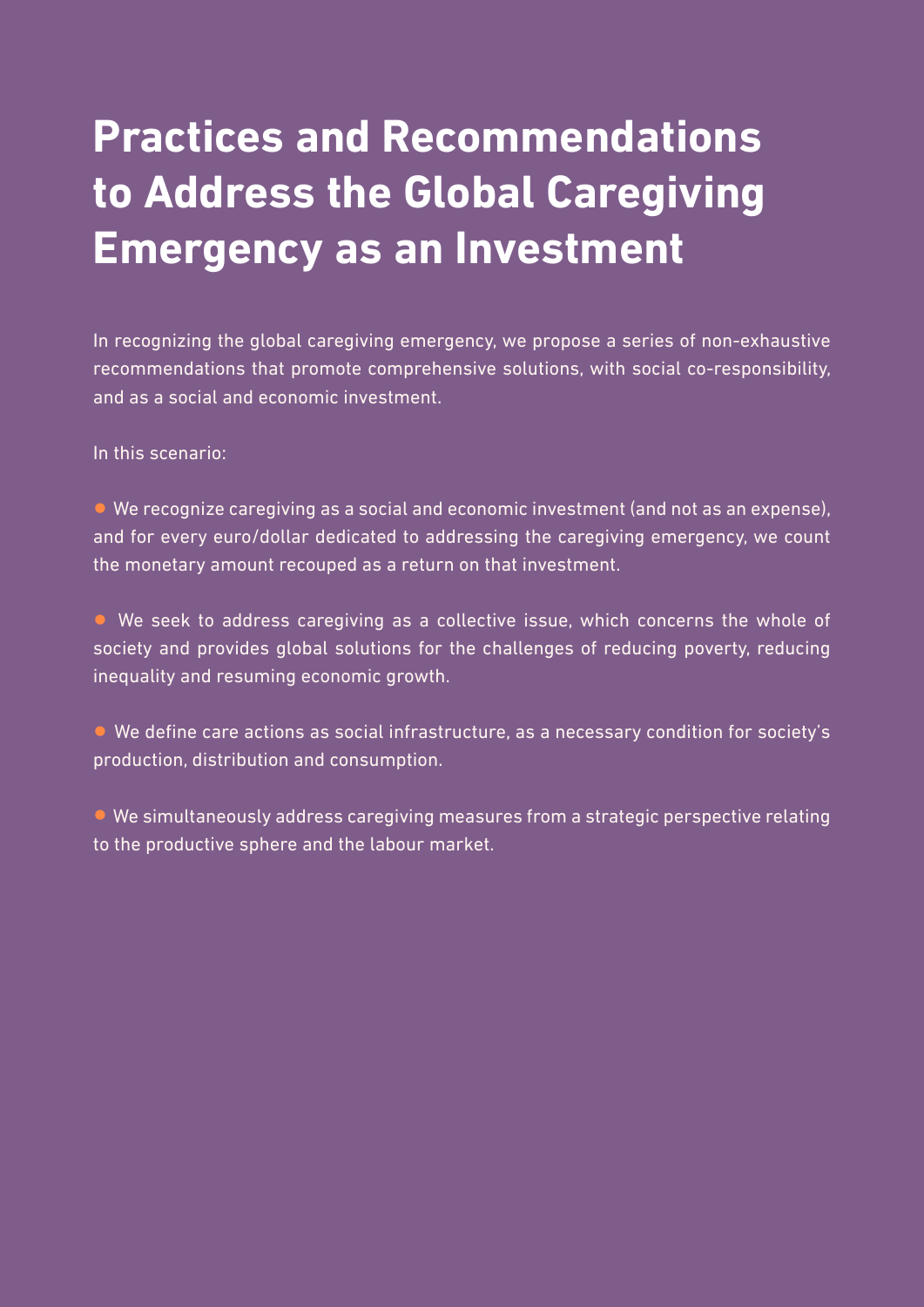## **1. Recognizing caregiving as a comprehensive and inherent part of any response or public policy**



Recognizing the caregiving emergency and placing care at the centre of short, medium and long-term responses with a comprehensive view. A view that includes social cohesion, which integrates care as a public and private matter that belongs to men and women, in the management of the pandemic.

Make care visible in States' planning and responses.

**Spain** is an example of a country in which caregiving was integrated from the beginning in the responses to the crisis, through a set of measures based on the right to care and to be cared for (Royal Decree-Law 8/2020).9

Royal Decree-Law 8/2020, of 17 March, on extraordinary urgent measures to face the economic and social impact of COVID-19, Official State Gazette, in the update of 30 September 2020:<https://www.boe.es/buscar/act.php?id=BOE-A-2020-3824>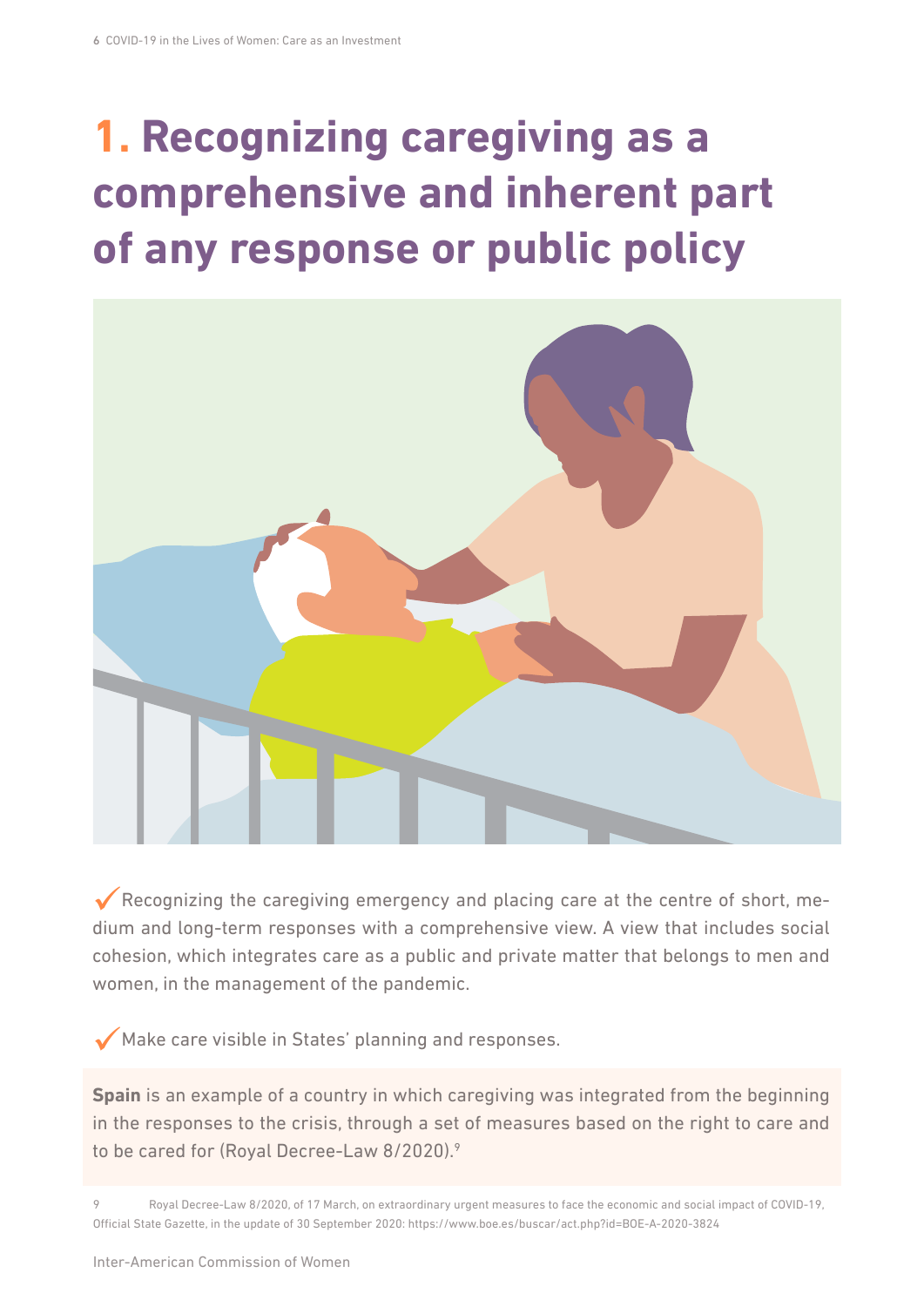### **2. Inter-sectoral coordination**

 $\blacktriangledown$  As a strategy, inter-sectoral coordination that addresses the caregiving emergency in a comprehensive manner; looking for synergies, alliances and opportunities to link efforts between macroeconomic, productive, labour and social measures.

In the context of the pandemic, **Argentina** promoted greater coordination of the State response within the framework of the "Inter-governmental Round Table on Care." This round table brings together 13 bodies from the national executive branch to debate and plan policies that contribute to a fairer social organization of care, with a view to achieving a better redistribution of family and social care.

#### **3.Recognizing that unpaid work, is work**

Recognizing that both paid and unpaid work constitute work and that they are generators of wealth and distribute skills and opportunities.

It is necessary that unpaid work ceases to be invisible, because that work, despite not being paid, has an economic value, and it maintains the paid workforce.

 $\blacktriangledown$  Having adequate measurement instruments (such as time use surveys and satellite accounts), which are periodic and integrated into the mainstream of decision-making in public policy.

• All the countries in the region have conducted surveys or applied modules or questions to measure the use of time with respect to gross domestic product (GDP)<sup>10</sup>. This has made the contribution of women evident in the generation of value through unpaid work.

• Satellite accounts make the relationship between the care economy and the rest of the economy visible.

• As an example, **Colombia**, through its National Administrative Statistics Department, has measured the economic value of unpaid caregiving and domestic work, reporting in 2017 that this sector's share was 20% of GDP.<sup>11</sup>

- 10 Information taken from ECLAC: [https://oig.cepal.org/sites/default/files/2019-10\\_repository\\_use\\_of\\_time\\_en.pdf](https://oig.cepal.org/sites/default/files/2019-10_repository_use_of_time_en.pdf)
- 11 [https://www.dane.gov.co/index.php/statistics-by-subject/national-accounts/satelite-accounts/care- economy-satelite-account](https://www.dane.gov.co/index.php/statistics-by-subject/national-accounts/satelite-accounts/care-%20economy-satelite-account); <https://www.cepal.org/sites/default/files/presentations/colombia-dane-colombia-csec-care-economy-satelite-account.pdf>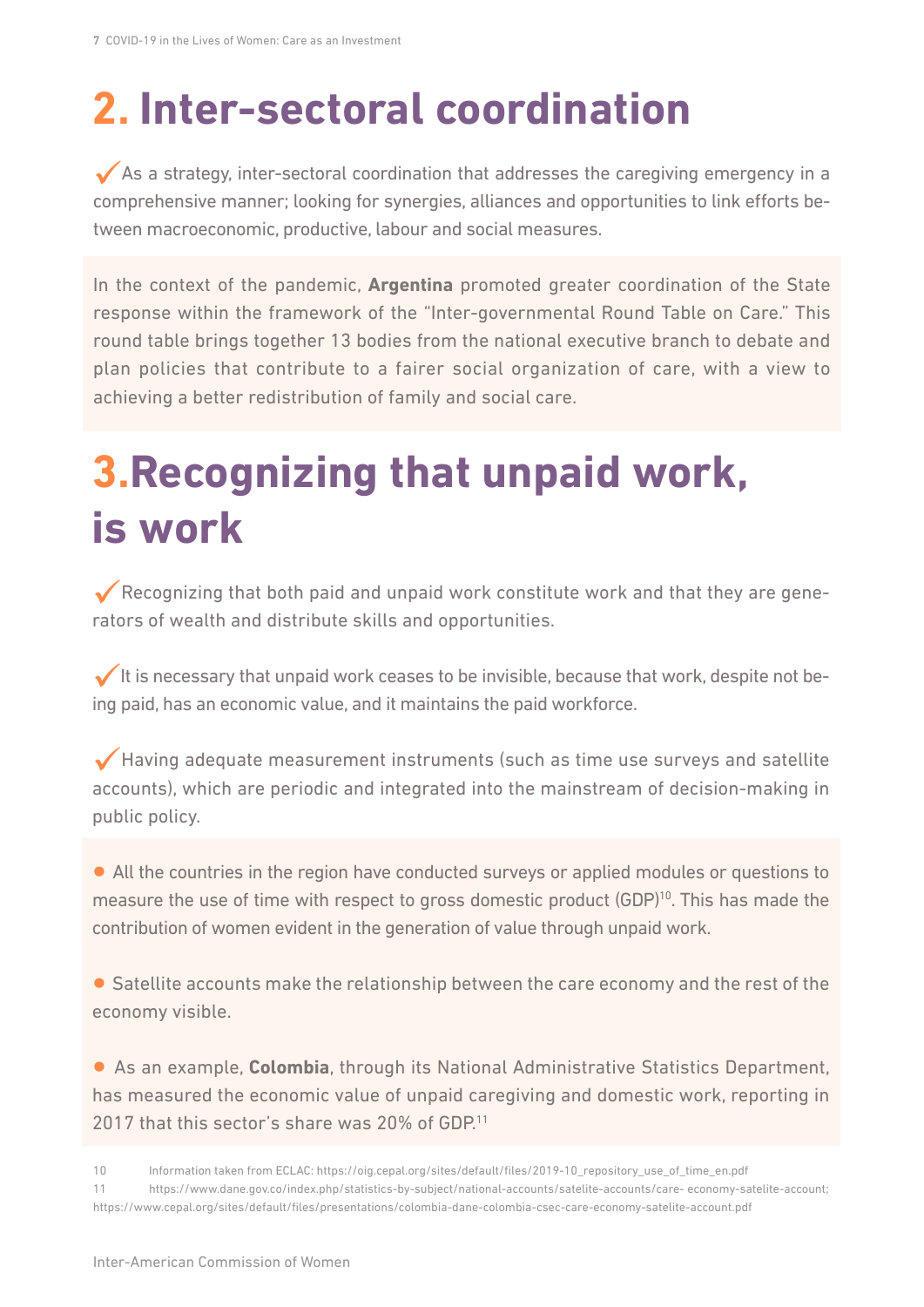#### **4.Caregiving as an integral part of value chains**



 $\sqrt{}$  In the labour market, integrating caregiving into value chains with specific measures to extend the chain's responsibility for caregiving, such as transfers in response to caregiving demands, and offering services compatible with working hours.

Addressing income gaps, through labour regulation, to obtain the same remuneration for work of equal value.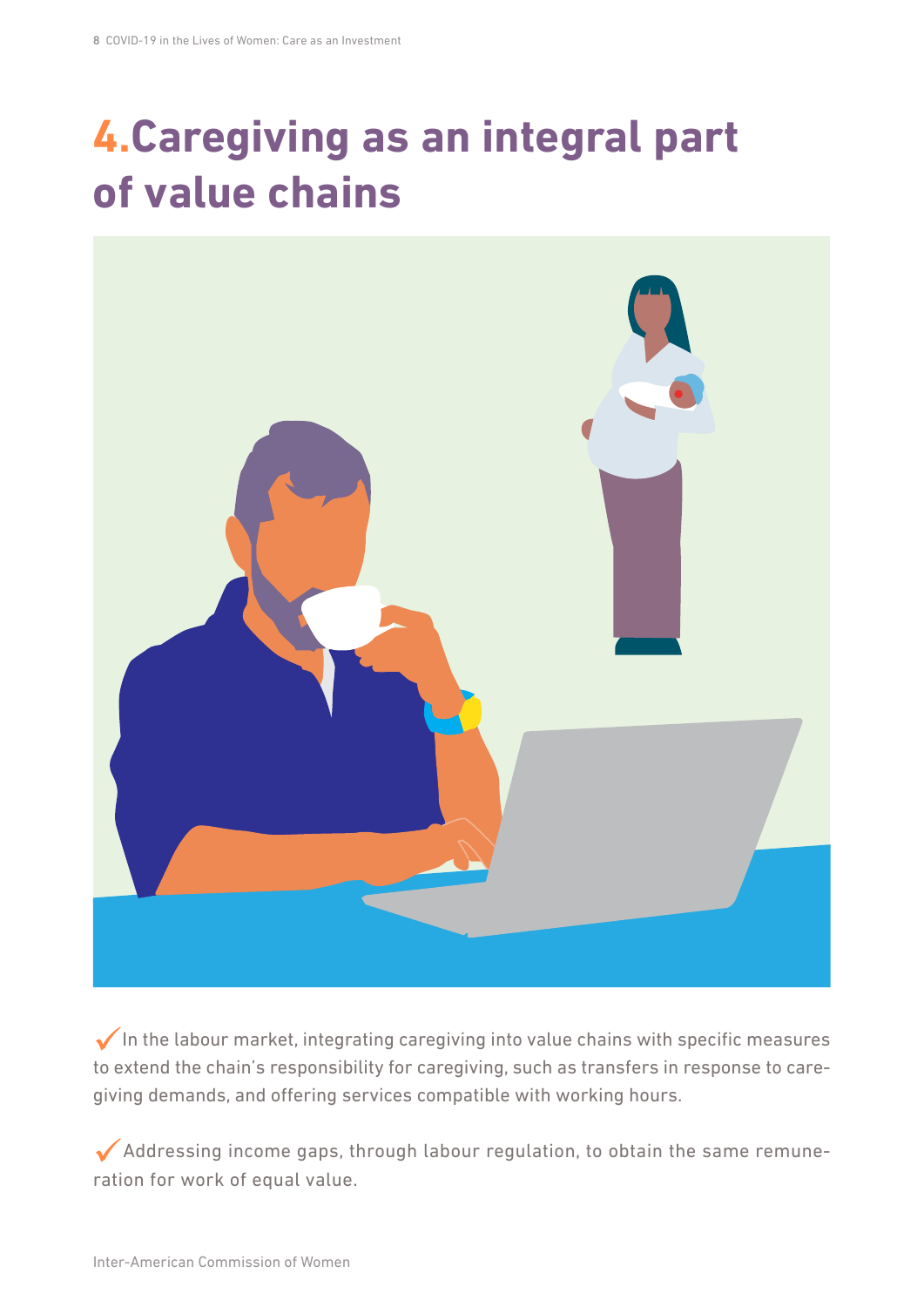• In the framework of the pandemic, the region's governments approved actions aimed at guaranteeing that caregiving was sourced outside the family environment by keeping childcare services and residences for older persons open, so that workers with dependent persons could stay in the job market.

• **México** defined a monetary transfer to support the welfare of children of working people. Specifically, it consisted of a two-month deposit of transfers to mothers or fathers in single-parent families to facilitate employment by resolving the care of their children.

• In **Costa Rica**, the services of the National Care Network continued to operate in order to guarantee that user families could continue working.

• In **Chile**, Deloitte conducted a survey during the quarantine that sought information about the care needs of its own personnel, as well as using this information to implement measures that allow the reconciliation of family and work life. The application of similar efforts in companies throughout the region could lead to making caregiving visible as part of value chains.

• In the **United States** and **Canada**, a study conducted on "Women in the Workplace"12 found that 46% of the companies surveyed for the study had initiated or expanded parenting and home-schooling support and that 37% had changed the way they review staff performance.

• The consulting firm Mckinsey published a global report on best practices implemented by companies to facilitate reopening and highlighted joint efforts by companies and local governments that have offered subsidies or reimbursements to workers for virtual childcare services, in which professionals entertain children with activities while their parents work.

• **Italy** placed high emphasis on transfers to ensure care at home, both through a licence for people with caregiving needs and who could not telework, and through vouchers for contracting home care for people who did not take leave or who had essential jobs - later extended to summer camps.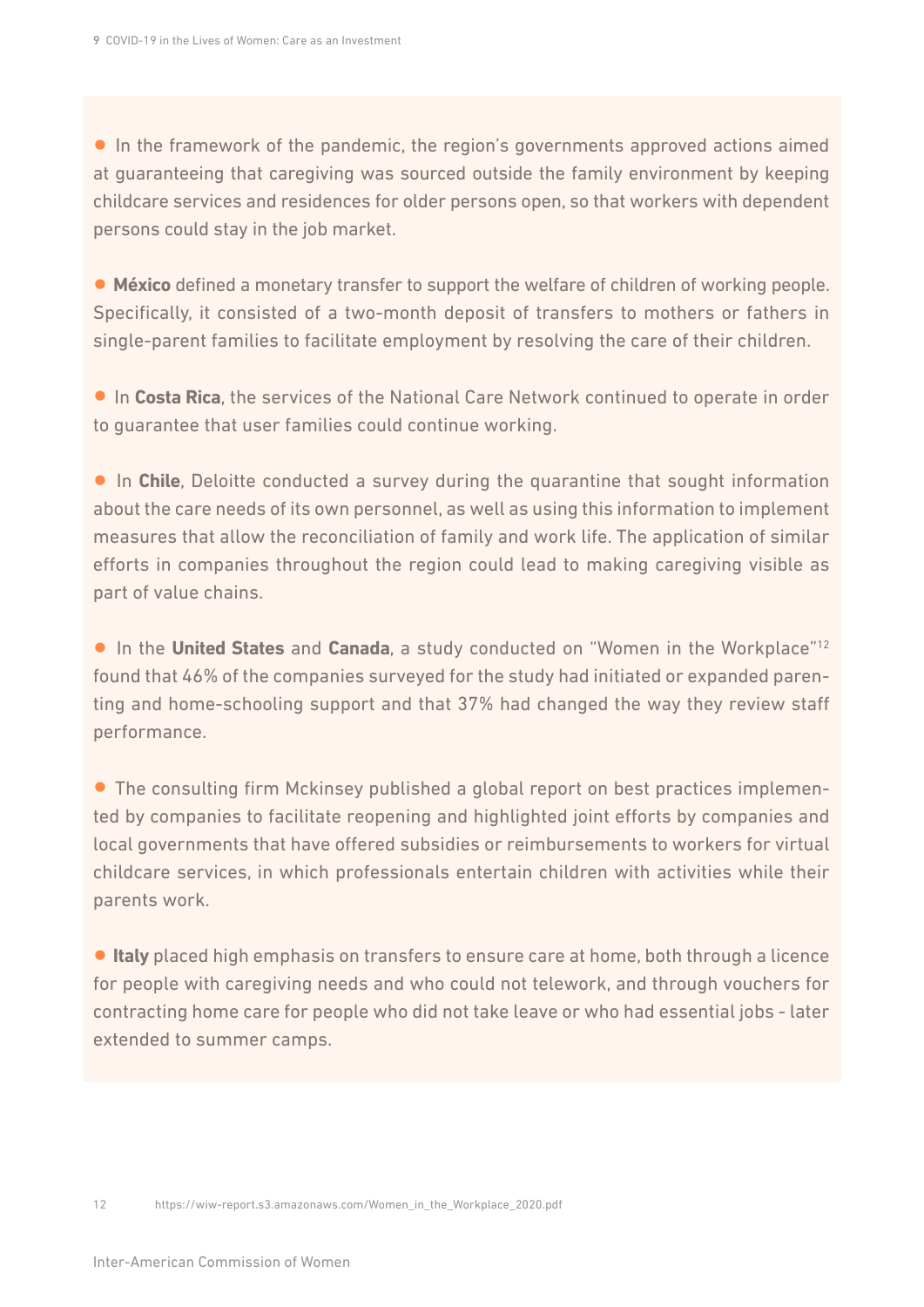### **5.Caregiving as a social and economic investment**

Understanding that economic and fiscal investment in caregiving services allows and contributes to productive, work and social life.

Considering the economic return on investment in early childhood care, both through the possibility of labour participation by women and men, and the return for the next generation.

• In 2015, **Uruguay** approved the Care Act setting up the creation of the National Comprehensive Care System, recognizing the right of all dependent people to be cared for with quality and equality. This law decreed the universality of care for people in dependent situations, expanding coverage and social services to cover dependent people. Through this law, people in dependent situations are recognized as having universal access to the services and benefits of the care system.<sup>13</sup>

• In **Costa Rica**, a Law was approved in 2014 to create the National Child Care and Development Network, in order to establish a public access caregiving system, which is universal and enjoys solidarity-based funding that coordinates the different modes of public and private service provision in child care and development. Through this programme, the right of all children from 0 to 6 years of age to participate in caregiving programmes is guaranteed. This National Network also seeks to ensure that child care and development services enable fathers and mothers to join the labour market and to further their education.14

14 http://www.sipi.siteal.iipe.unesco.org/normativas/1331/ley-no-92202014-red-nacional-de-cuido-y-desarrolloinfantil; https://redcuidoinfantil.go.cr/

<sup>13</sup> 1https://www.impo.com.uy/bases/leyes/19353-2015